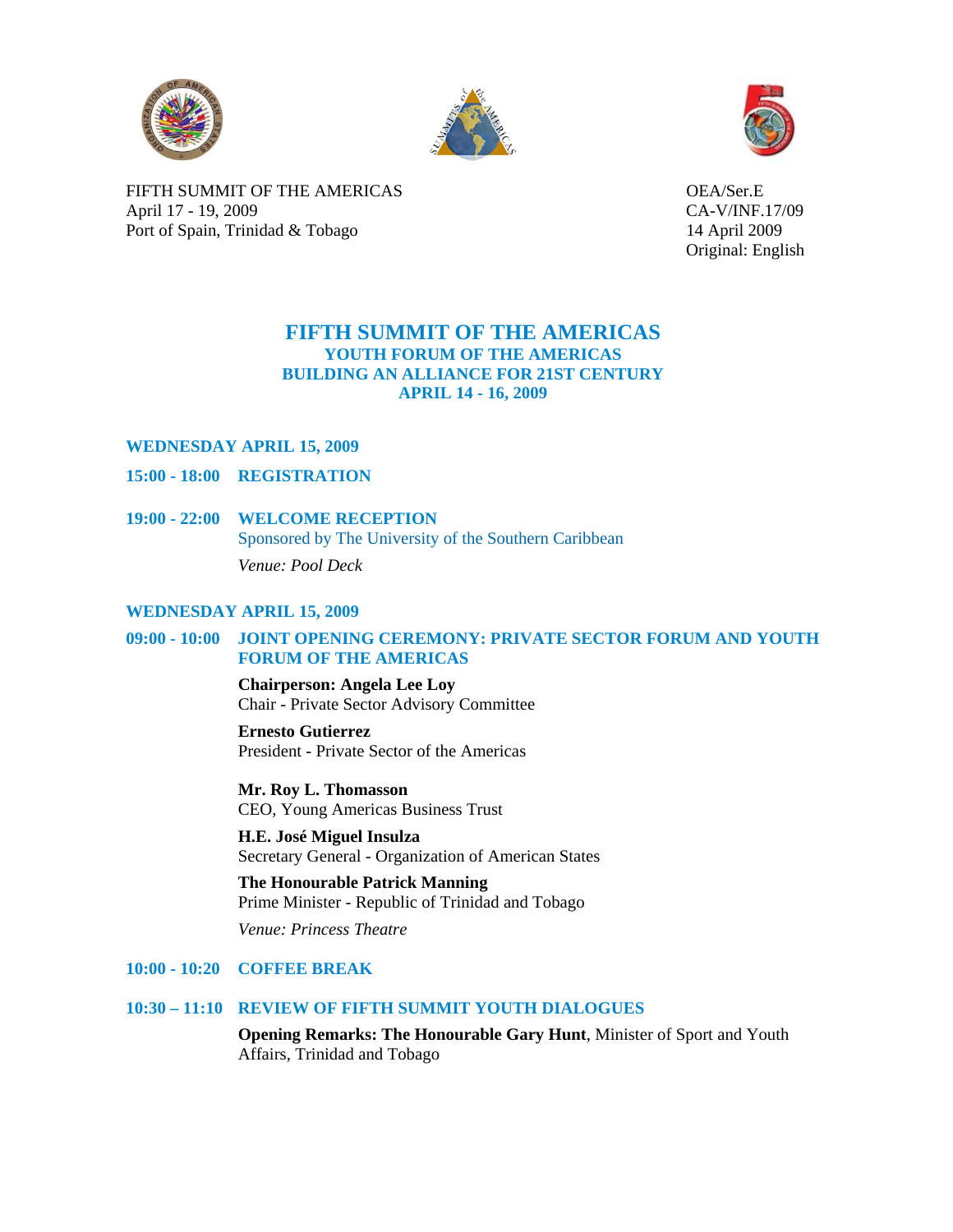**Moderator- Valerie Lorena** - Director, Leadership and Policy, Young Americas Business Trust

**Dominic Alfred** - Coordinator, Caribbean Dialogue, Trinidad and Tobago **Paola Anzola** - Coordinator, Mexico Dialogue, Mexico **Annelissie Arazola** - Coordinator, South America Dialogue, Bolivia **Eugenio Bidondo** - Coordinator, South America Dialogue, Uruguay **Marva Antoine** - Coordinator, Online Dialogue, Grenada **Brett Lashley** - Coordinator, Roundtable, Bahamas

 *Venue: Explorer's Lounge* 

## **11:15 - 12:30 PREPARATION OF DRAFT YOUTH STATEMENT TO HEADS OF STATE AND GOVERNMENT: BREAKOUT SESSIONS**

Venue: Explorer's Lounge Facilitators: Dominic Alfred, Paola Anzola

Venue: Club Fusion Facilitators: Annelissie Arazola, Marva Antoine

Venue: Wheelhouse Bar Facilitators: Eugenio Bidondo, Brett Lashley

#### **12:40- 13:45 NETWORKING LUNCH**

**Wendy Fitzwilliam -** Miss Universe 1998 and V.P. Evolving TecKnologies & Enterprise Development Company Ltd. The Role of Young People in Business and Entrepreneurship

 *Venue: Coral Dining Room* 

# **14:30 – 15:30 ICT: CONNECTING THE AMERICAS**

**Moderator: Uchenna Hacket** - Managing Director, Connect Ltd - **Rafael Pinto**, Co Chair, Youth Innovation Fund, Y2Y World Bank **Yeruti Mendez -** Director, Technology and Training, Young Americas Business Trust **Tanja Faller** - Global Development Learning Network, World Bank **Atiba Phillips** - Managing Director, ICT Limited

 *Venue: Explorer's Lounge* 

**15:35 - 16:30 INTERACTIVE THEME SESSIONS**  ON INFORMATION COMMUNICATION TECHNOLOGY (ICT)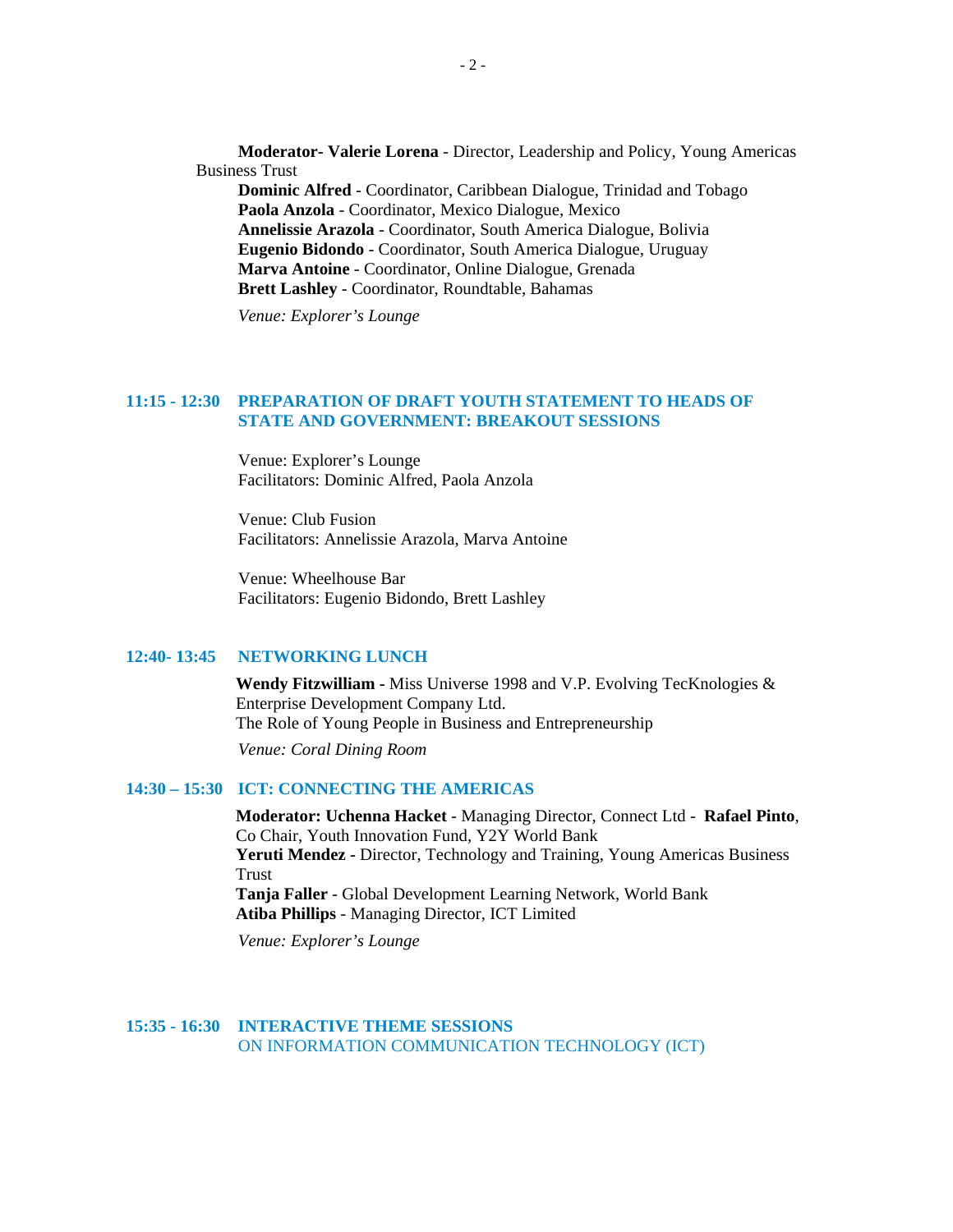### **1. ICT to Build An Alliance for Young Americas**

Facilitator: Rafael Pinto  *Venue: Explorer's Lounge* 

### **2. Where Do We Go From Here? ICT and Summit Implementation**

Facilitator: Tanja Faller *Venue: Wheelhouse Bar*

# **3. Use of ICT to Foster Youth Entrepreneurship**

Facilitator**:** Atiba Phillips**,** Yeruti Mendez *Venue: Club Fusion*

### **16:30 - 17:00 COFFEE BREAK**

### **17:00 - 17:30 OAS PROGRAMS ON YOUTH DEVELOPMENT**

H.E. Jose Miguel Insulza, Secretary General, Organization of American States Roy Thomasson, Chief Executive Officer, Young Americas Business Trust

# **17:30 - 18:00 WORKING GROUPS LAUNCH OF EXHIBITION**

### **17:30 - 18:30 1. Surviving the Storm:**

 **The Impact of the Growing Economic Crisis on Youth Co - Moderator, Chad Blackman** - Former UN Youth Ambassador to Barbados **Co - Moderator:** Marcos Amadeo, YABT Argentina **Anya Mayans** - Director, Latin America and the Caribbean Council  **Adrian Figueroa** - Central Bank, Argentina  **Marcia Brandon**- Director of the BYBT, Barbados

 *Venue: Explorer's Lounge* 

#### **2. Corporate Social Responsibility and the Young Entrepreneur**

**Opening Words:** H.E. Ambassador Albert Ramdin, Assistant Secretary General,

OAS\*

 **Moderator, Italo Pizzolante** - Pizzolante Communications Estrategicas **Zakaria El Goumiri** - Executive Secretariat for Integral Development,

Organization of American States

 **Georgina Nunez** - United Nations Economic Commission for Latin America and the Caribbean

 **Djordjija Petkoski** - Business, Competitiveness and Development, World Bank Institute

## **Austine Gasnier, Growing Inclusive Markets, United Nations Development Programme**

 *Venue: Club Fusion*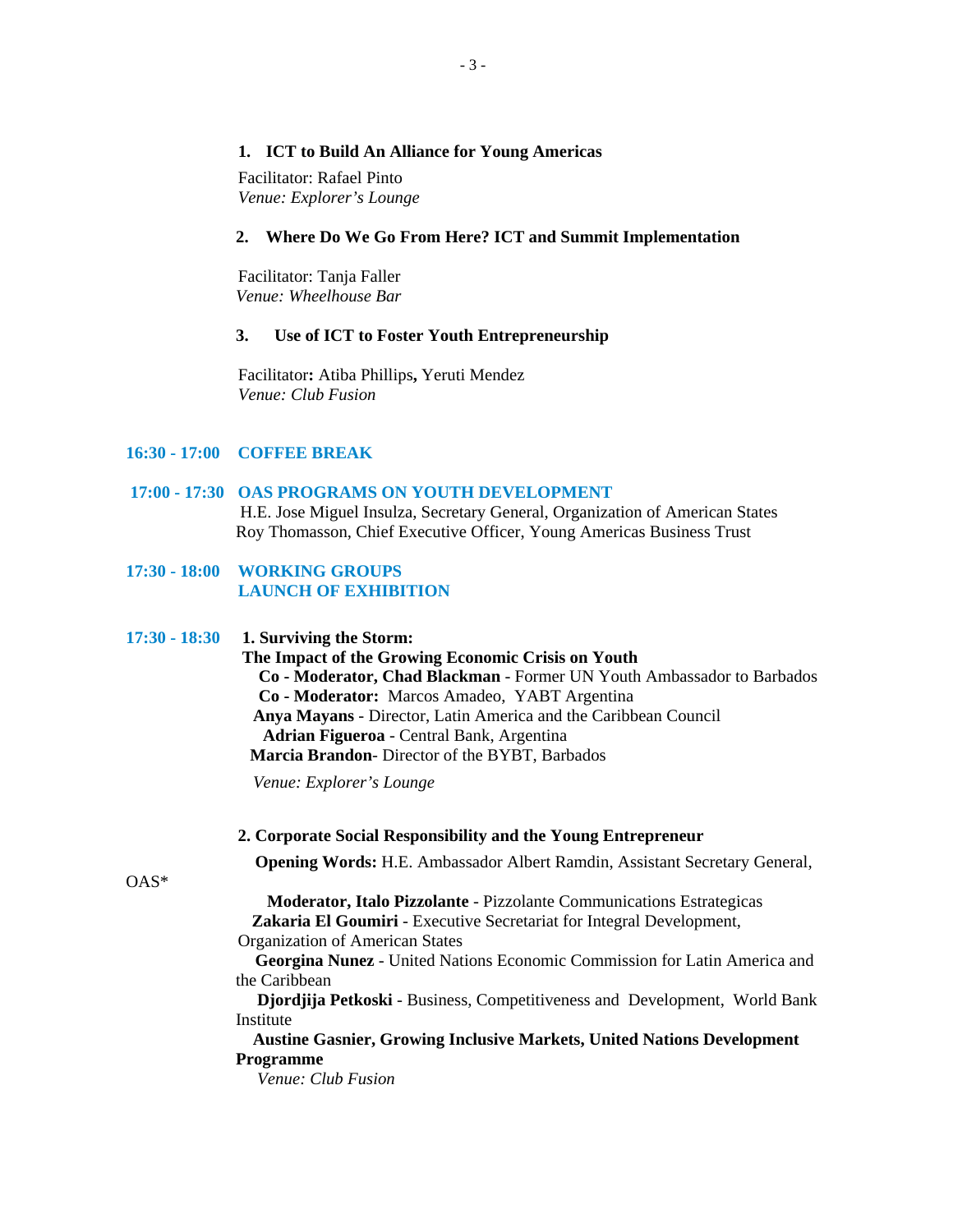### **3. Youth on the Move: Young People and Migration**

**Opening Words**: H.E. Ambassador Alfonso Quinonez, Executive Secretary for Integral Development, OAS\* **Co- Moderator,** Annelissie Arrazola - YABT Bolivia  **Co-Moderator, Akins Vidale-** President, Trinidad Youth Council **Ana Roldan** - Researcher/ Professor Universidad Automate Verdatta **Amy Coughenour Betancourt** - Deputy Director, Pan American Development Foundation **Juan Manuel Luna,** International Organization for Migration  **Eddie Gonzales,** GFDD/FUNGLODE

 *Venue: Wheelhouse Bar* 

# **18:30 - 20:30 COCKTAIL RECEPTION**

 *Venue: Main Deck*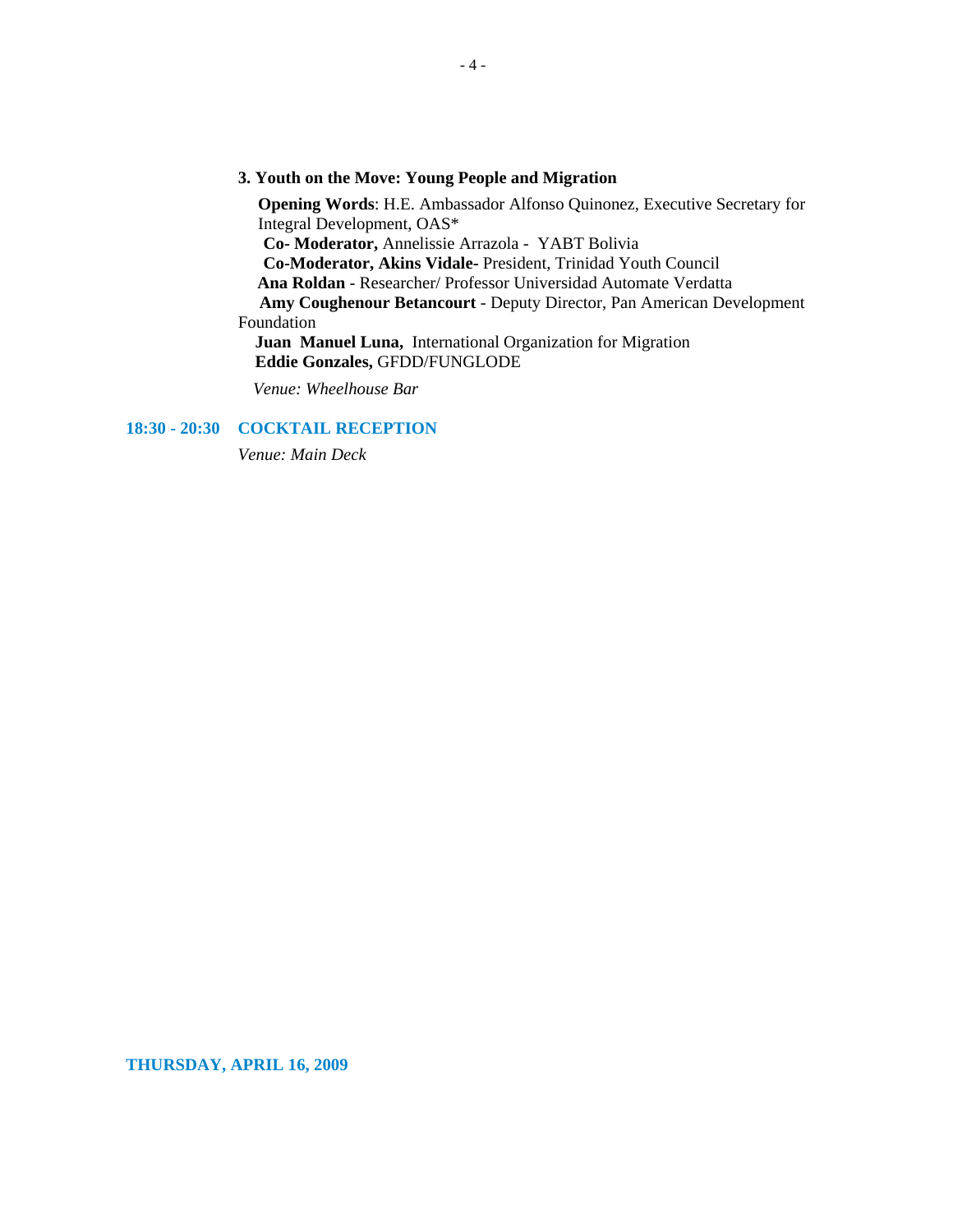#### **09:00 – 10:30 BEST PRACTICES FOR NETWORKING & COMMUNICATION**

**Opening: Honourable Minister Christine Kangaloo**- Minister of Science, Technology and Tertiary Education

 **Co- Moderator, Kamal Powell** - Commonwealth Youth Ambassador, Jamaica

 **Co- Moderator, Mobafa Baker-** Coordinator, Project Implementation Unit, Ministry of Sport and Youth Affairs, Trinidad and Tobago **Fernando Mansilla,** Universidad de Colima, Mexico, on behalf of Berenice Alcalde - UNESCO Paris  **Karoline Schmid** - ECLAC Caribbean Sub Regional Headquarters

 **Ian Ivey** - Programme NIHERST, Foresight  **Luigi Lararia** - Social Researcher, Economics Department, Caribbean Development Bank

 *Venue: Explorer's Lounge* 

### **10:30 - 10:50 COFFEE BREAK**

## **11:00 – 12:30 INTERACTIVE THEME SESSIONS**

#### **1. Human Prosperity: Combating the Violence**

 **Moderator: Huey Cadette,** Former President, Tobago Youth Council  **Denzel Khan**: Reformed Youth: MYLAT: Military Programme for Youth **Jonathon Burke** - UNDP

 **Derrick Sharbodie** - Police Officer, Police Youth Arm, Police Service of Trinidad and Tobago,

#### *Venue: Wheelhouse Bar*

**2. Environmental Sustainability: Inheriting the Earth Moderator: Mariama Branker**: Caribbean Youth Environment Network **Samuel Hancock** - Executive Director, Emerald Planet  **Willard Phillip-** Programme Specialist, Energy and Environment, UNDP **Nicole Mohammed** - Founder, Ecothink

 *Venue: Explorer's Lounge* 

### **3. Energy Security: Innovation and Creativity to Secure Our Future**

 **Moderator, Ian Ivey-** NIHERST

 **Professor Denise Thompson** - UTT

 **Mark Lambrides** - Head of Energy Security, Department of Sustainable Development, OAS **Kelly Blynn** - Director, 350.org